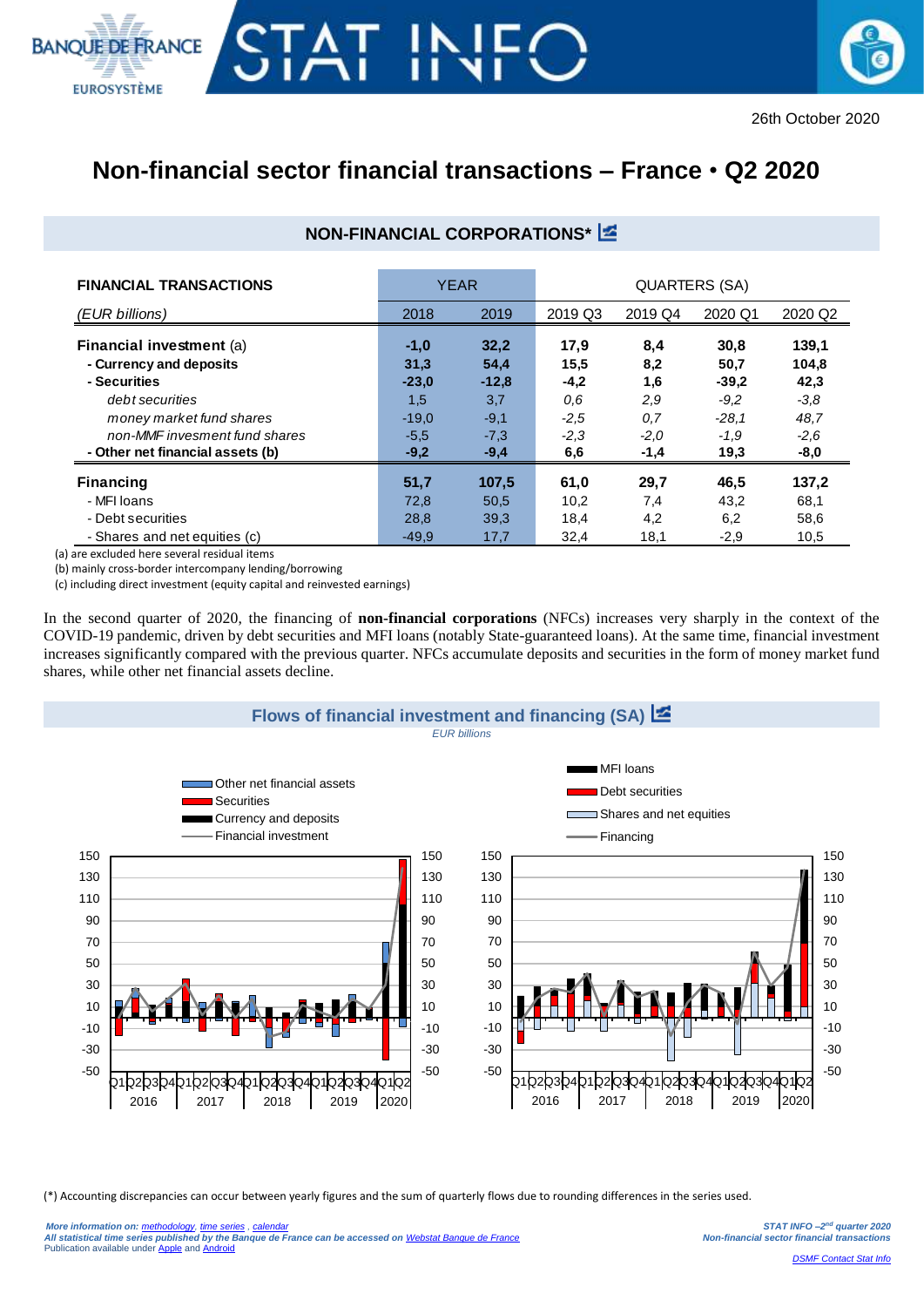

### **GENERAL GOVERNMENT\***

| <b>FINANCIAL TRANSACTIONS</b> | <b>YEAR</b> |        | QUARTERS (SA) |         |         |         |  |
|-------------------------------|-------------|--------|---------------|---------|---------|---------|--|
| (EUR billions)                | 2018        | 2019   | 2019 Q3       | 2019 Q4 | 2020 Q1 | 2020 Q2 |  |
| Financial investment (a)      | 17.5        | 16,3   | 31,3          | $-25.4$ | 22,4    | 111,5   |  |
| - Currency and deposits       | 13,6        | 11,6   | 31,5          | $-30.9$ | 20,8    | 117,8   |  |
| - Securities                  | 3,9         | 4,7    | $-0,2$        | 5,5     | 1,6     | $-6,3$  |  |
| debt securities               | $-4,2$      | 0,8    | $-0,3$        | 0.6     | 2,2     | $-10,7$ |  |
| net equities                  | 0,1         | $-1,6$ | $-1,2$        | 0.0     | 0,2     | $-0,5$  |  |
| invesment fund shares         | 8,1         | 5,6    | 1,3           | 4,9     | $-0,8$  | 4,9     |  |
| Financing                     | 68,4        | 84,5   | 38,0          | 9,6     | 50,3    | 211.6   |  |
| - Deposits                    | 9,3         | 11,3   | 1,7           | 2,3     | 11,7    | 20,3    |  |
| - MFI loans                   | 1,9         | 1,3    | 0,8           | 0,7     | 3,7     | 3,1     |  |
| - Debt securities             | 57,2        | 72,0   | 35,5          | 6,6     | 34,9    | 188,2   |  |

(a) are excluded here several residual items

In the second quarter, **general government** financing increases sharply, in relation to the rise in their issuance of debt securities to finance emergency measures in response to the health crisis. At the same time, financial investment increases sharply, driven by the rise in deposits. The flows of securities acquisition, on the other hand, become negative due to the decline in investment in debt securities.



(\*) Accounting discrepancies can occur between yearly figures and the sum of quarterly flows due to rounding differences in the series used.